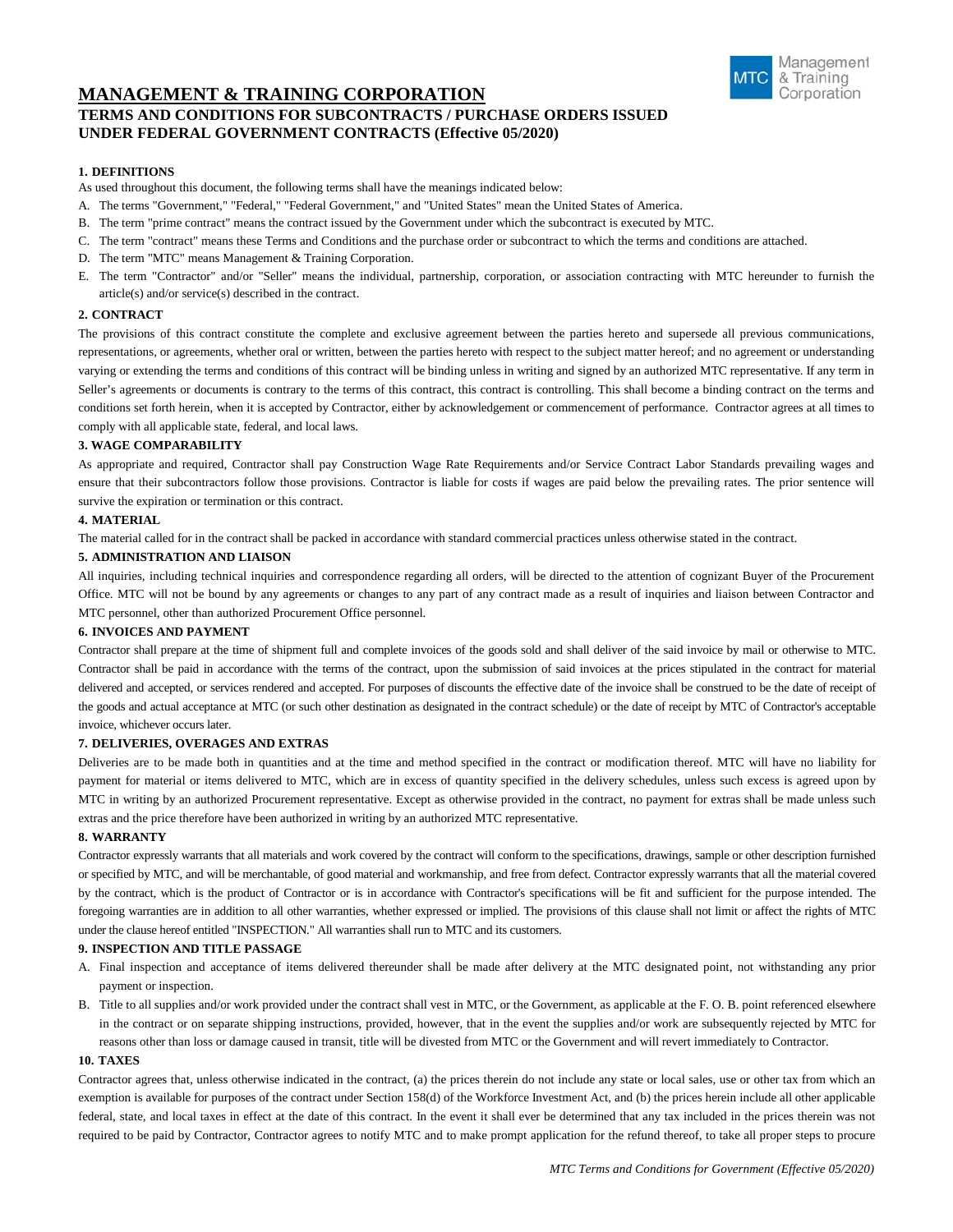the refund and when received to pay the same to MTC. It is agreed that Contractor will be treated as an independent individual contractor and not as an employee of MTC for federal tax purposes.

## **11. INSURANCE AND INDEMNIFICATION**

A. Insurance: Contractor shall maintain and provide proof of (1) worker's compensation insurance complying with State and Federal requirements with employer's liability limits of not less than \$500,000; (2) general liability insurance with a minimum limit of \$1,000,000 for each occurrence and an aggregate limit of \$3,000,000; (3) where appropriate, Comprehensive Business Automobile Liability insurance with a minimum combined single limit of \$1,000,000; (4) where appropriate, Professional Liability insurance with a minimum limit of \$1,000,000 for each occurrence and an aggregate of \$3,000,000.

B. Indemnification: Contractor shall defend, indemnify and hold harmless MTC and its officers, directors, employees, agents, shareholders, partners, joint ventures, affiliates, successors and assigns from and against any and all liabilities, obligations, claims, demands, suits, losses, expenses, damages, fines, judgments, settlements and penalties, including, without limitation, costs, expenses and attorneys' fees incident thereto, arising out of or based upon contract damages, property damage or bodily injury (including death at any time resulting therefrom) to any person, including Contractor's employees, affiliates, or agents, occasioned by or in connection with (1) Contractor's performance of (or failure to perform) the contract duties hereunder; (2) a violation of any laws or any negligent act or omission by Contractor or its affiliates, subcontractors, agents or employees during the performance of the contract duties hereunder; or (3) a breach of this contract by Contractor or any of its affiliates, subcontractors, agents, or employees. The aforesaid obligation of indemnity shall be construed so as to extend to all legal, defense and investigation costs, as well as all other reasonable costs, expenses and liabilities incurred by the party indemnified, from and after the time at which the party indemnified received notification (whether verbal or written) that a claim or demand is to be made or may be made. Contractor's obligation under this section does not extend to any liability caused by the sole negligence of MTC. This paragraph will survive the expiration or termination of this contract.

#### **12. TRAFFIC ROUTING**

Contractor is to adhere strictly to MTC's shipping instructions. Any losses or additional expenses accruing to MTC from deviation from MTC's shipping instructions contained herein shall be charged to Contractor.

#### **13. PROOF OF SHIPMENT**

Upon request, if shipment by a third party is required, Contractor shall forward to MTC, with invoice, the express receipt or bill of lading, signed by the carrier, evidencing the fact that shipment was made.

#### **14. DOCUMENTATION**

Documentation, if required, is included in the unit price and will be supplied under MTC's specified format at no additional cost to MTC.

### **15. LICENSE**

No licenses, expressed or implied, under any patents are granted by either party to the other.

#### **16. ANTI-KICKBACK PROCEDURES**

Contractor will comply with the Anti-Kickback Act of 1986 (41 U. S. C. 51-58) which prohibits any person from:

- A. Providing or attempting to provide or offering to provide any kickback;
- B. Soliciting, accepting, or attempting to accept any kickback; or
- C. Including, directly or indirectly, the amount of any kickback in the contract price charged by a prime contractor to the United States or in the contract price charged by a subcontractor to a prime contractor or higher tier subcontractor.

#### **17. CONTRACT WORK HOURS AND SAFETY STANDARDS ACT -OVERTIME COMPENSATION**

This contract is subject to the Contract Work Hours and Safety Standards Act-Overtime Compensation as set forth in 48 CFR Part 52.222-4 which is incorporated by reference.

### **18. EQUAL EMPLOYMENT, AFFIRMATIVE ACTION AND EMPLOYEE RIGHTS**

This contract is subject to the Equal Employment Opportunity and Affirmative Action requirements set forth in 41 CFR Part 60-1.4(a) (equal opportunity)), 41 CFR Part 60-250.5(a) (covered veterans), 41 CFR Part 60-741.5(a) (individuals with disabilities) and the Notice Clause of Executive Order 13496

regarding Employee Rights under the National Labor Relations Act (NLRA) (29 CFR Part 471, Appendix A to Subpart A). Additionally, the contractor shall not discriminate against any employee based on disability status, age, sexual orientation, gender identity, veteran status, political affiliation, or marital status. **This contractor and subcontractor shall abide by the requirements of 41 CFR §§ 60-1.4(a), 60-300.5(a) and 60-741.5(a). These regulations prohibit discrimination against qualified individuals based on their status as protected veterans or individuals with disabilities, and prohibit discrimination against all individuals based on their race, color, religion, sex, sexual orientation, gender identity, or national origin. Moreover, these regulations require that covered prime contractors and subcontractors take affirmative action to employ and advance in employment individuals without regard to race, color, religion, sex, sexual orientation, gender identity, national origin, protected veteran status or disability.**

#### **19. TITLE TO DRAWINGS AND SPECIFICATIONS**

MTC shall at all times have title to all drawings and specifications furnished by MTC to Contractor and intended for use in connection with the contract. Contractor shall use such drawings and specifications only in connection with the contract and shall not disclose such drawings and specifications to any person, firm or corporation other than Contractor's employees, subcontractors or Government inspectors. Contractor shall, upon MTC's request or upon completion of the contract, promptly return all drawings and specifications to MTC.

#### **20. ASSIGNMENT**

Contractor shall not delegate any duties, nor assign any rights or claims under the contract, or for breach thereof, without prior consent of MTC, and any such attempted delegation or assignment shall be voided.

#### **21. OFFSET**

MTC may offset any amounts due to MTC from Contractor against amounts payable hereunder. MTC reserves the right to deny payment for unauthorized work and/or costs incurred by Contractor.

## **22. CHANGES**

*MTC Terms and Conditions for Government (Effective 05/2020)* A. MTC may at any time, by a written order, and without notice, make changes within the general scope of this contract, in any one or more of the following: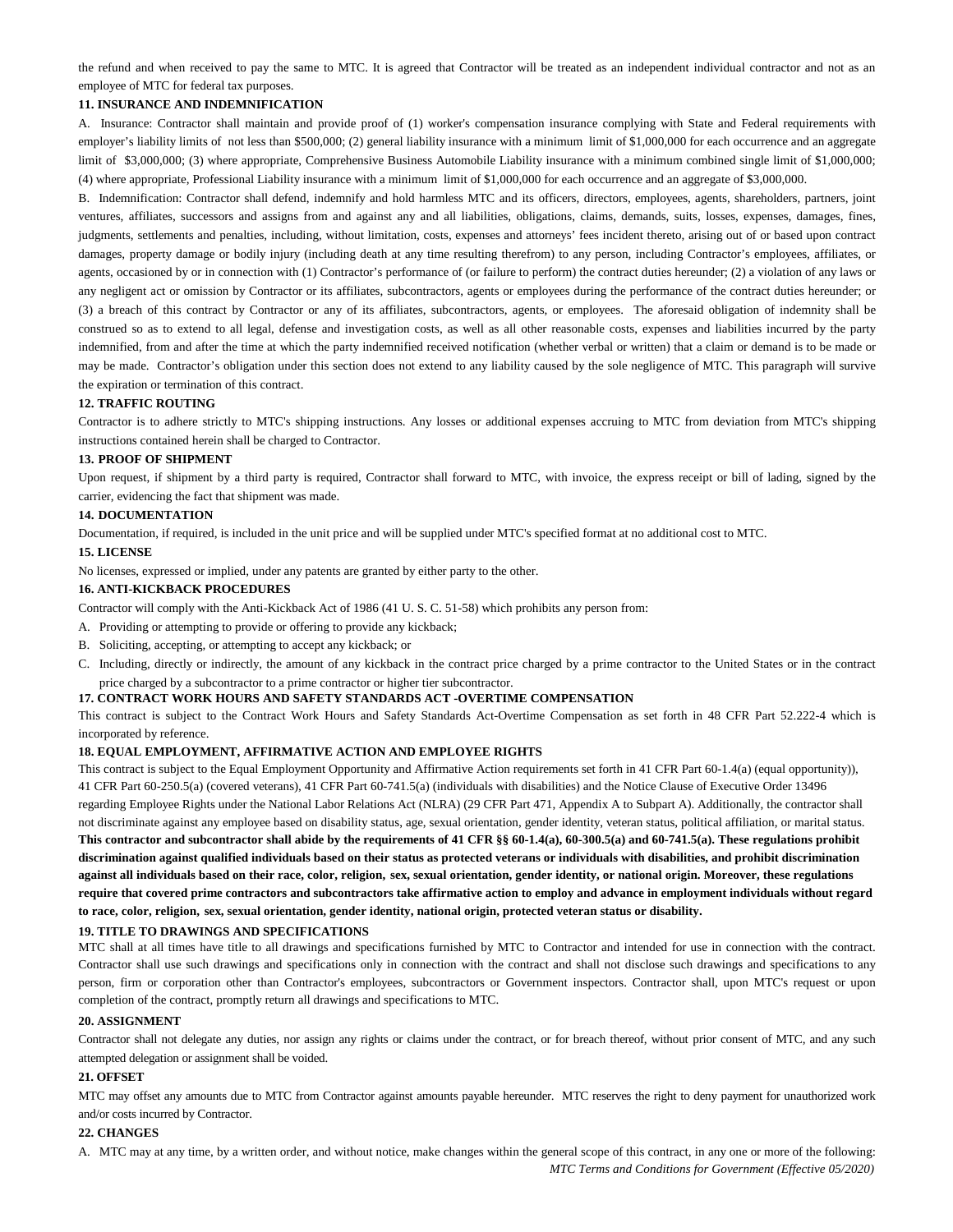(1) drawings, designs, or specifications, where supplies to be furnished are to be specially manufactured in accordance therewith; (2) method of shipment or packing; (3) place of delivery; and (4) number of items to be delivered.

B. If any such change causes an increase or decrease in the estimated cost of, or the time required for, the performance of any part of the work under this contract, whether changed or not changed by any contract, an equitable adjustment shall be made: (1) in the price or delivery schedule, or both; and (2) in such other provisions of the contract as may be affected, and the contract shall be modified in writing accordingly. Any claim by Contractor for adjustment under this clause must be asserted within thirty (30) days from the date of receipt by Contractor of the notification of change; provided, however, MTC may decide that the facts justify such action, may receive and act upon any such claim asserted at any time prior to final payment under this contract.

#### **23. NOTICE OF DELAYS AND LABOR DISPUTES**

Whenever Contractor encounters any difficulty that is delaying or threatens to delay the timely performance of this contract (including actual or potential labor disputes), Contractor shall immediately give notice thereof in writing to MTC, stating all relevant information with respect thereto. Such notice shall not in any way constitute a basis for an extension of the delivery schedule or be construed as a waiver by MTC of any rights or remedies to which it is entitled by law or pursuant to provisions of this contract. Failure to give such notice, however, may be grounds for denial of any request for an extension of the delivery schedule because of such delay.

### **24. AGENCY**

The relationship created by this contract between the parties is that of vendor and vendee and neither party, nor any of its representatives, agents, or employees, have any right of authority to assume or create any obligation of any kind addressed to or intended for the other, nor to bind the other in any respect whatsoever. Each party hereby indemnifies the other and agrees to hold it harmless from and against all claims, suits, expenses, damages, losses and liability arising out of any breach of this subparagraph by such party or its representatives, agents or employees. The prior sentence will survive the expiration or termination of this contract.

## **25. DEFAULT**

In the event either party shall be in breach or default of any of the terms, conditions, or covenants of this contract, and such breach or default continue for a period of thirty (30) days after the giving of written notice by the other party hereto, then in addition to all other rights and remedies of law or equity or otherwise, the other party hereto shall have the right to cancel this contract without any charge or liability whatsoever, except as to payment for material already received and accepted by MTC.

#### **26. ATTORNEYS FEES**

If it shall become necessary for either party to engage attorneys to institute legal action for the purposes of enforcing its rights hereunder, the party prevailing in such litigation shall be entitled to receive all of its fees and expenses from the losing party.

#### **27. FORCE MAJEURE**

Neither party shall be held responsible for any delay or failure in performance of any part of this contract to the extent such delay or failure is caused by fire, flood, explosion, war, strike, embargo government requirements, civil or military authority, act of God, act or omission of carriers or other similar causes beyond its control ("Force Majeure Conditions"). If any Force Majeure Condition occurs, the party delayed or unable to perform shall give immediate notice to the other party, and the party affected by the other's delay or inability to perform may elect to:

- A. Terminate this contract or the part of it relating to material not already shipped; or
- B. Suspend this contract for the duration of the Force Majeure Condition, buy or sell elsewhere material to be bought or sold under this contract and deduct from any commitment the quantity bought or sold or for which commitments have been made elsewhere; or
- C. Resume performance under this contract once the Force Majeure Condition ceases with appropriate schedule extension.

Unless written notice is given within thirty (30) days after the affected party is notified of the Force Majeure Condition, paragraph B shall be deemed selected. **28. WAIVER**

Either party's failure to enforce any of the terms or conditions hereof, or to exercise any remedy hereunder, shall not constitute a waiver of said terms or conditions or of such party's right to exercise said remedies during the remaining term of the contract.

#### **29. INSPECTION AND ACCEPTANCE**

MTC or the Government, through any authorized representatives, has the right, at all reasonable times, to inspect or otherwise evaluate the work performed or being performed and/or material delivered hereunder and the premises in which it is being performed, assembled or manufactured. If any inspection or evaluation is made by MTC or the Government on the premises of Contractor or its subcontractors, Contractor shall provide and shall require its subcontractors to provide all reasonable facilities and assistance for the safety and convenience of MTC or the Government representatives in the performance of their duties. All inspections and evaluations shall be performed in such a manner as to not unduly delay Contractor's work.

#### **30. INFORMATION CONCERNING ENROLLEES/PARTICIPANTS OR ACTIVITIES**

Contractor agrees to keep confidential and not to use or disclose to others any information related to MTC, its enrollees/participants and/or activities or the terms of the contract, without prior written approval of MTC. This paragraph will survive the expiration or termination of this contract.

## **31. DUPLICATION OF EFFORT**

Contractor hereby certifies that costs for work to be performed under this contract and any subcontract hereunder are not duplicative of any charged against any other Government contract, subcontract, or other MTC or Government source. Contractor agrees to advise MTC in writing of any other Government contract or subcontract it has performed, or is performing, which involves work directly related to the purpose of this contract.

#### **32. STUDIES/EVALUATIONS**

Contractor agrees that all studies, evaluations, proposals and data produced or developed in the performance of this contract for which reimbursement is appropriate hereunder shall become the property of MTC. This provision does not preclude Contractor from seeking copyright of materials, other than those described above, such as teaching material and curricula.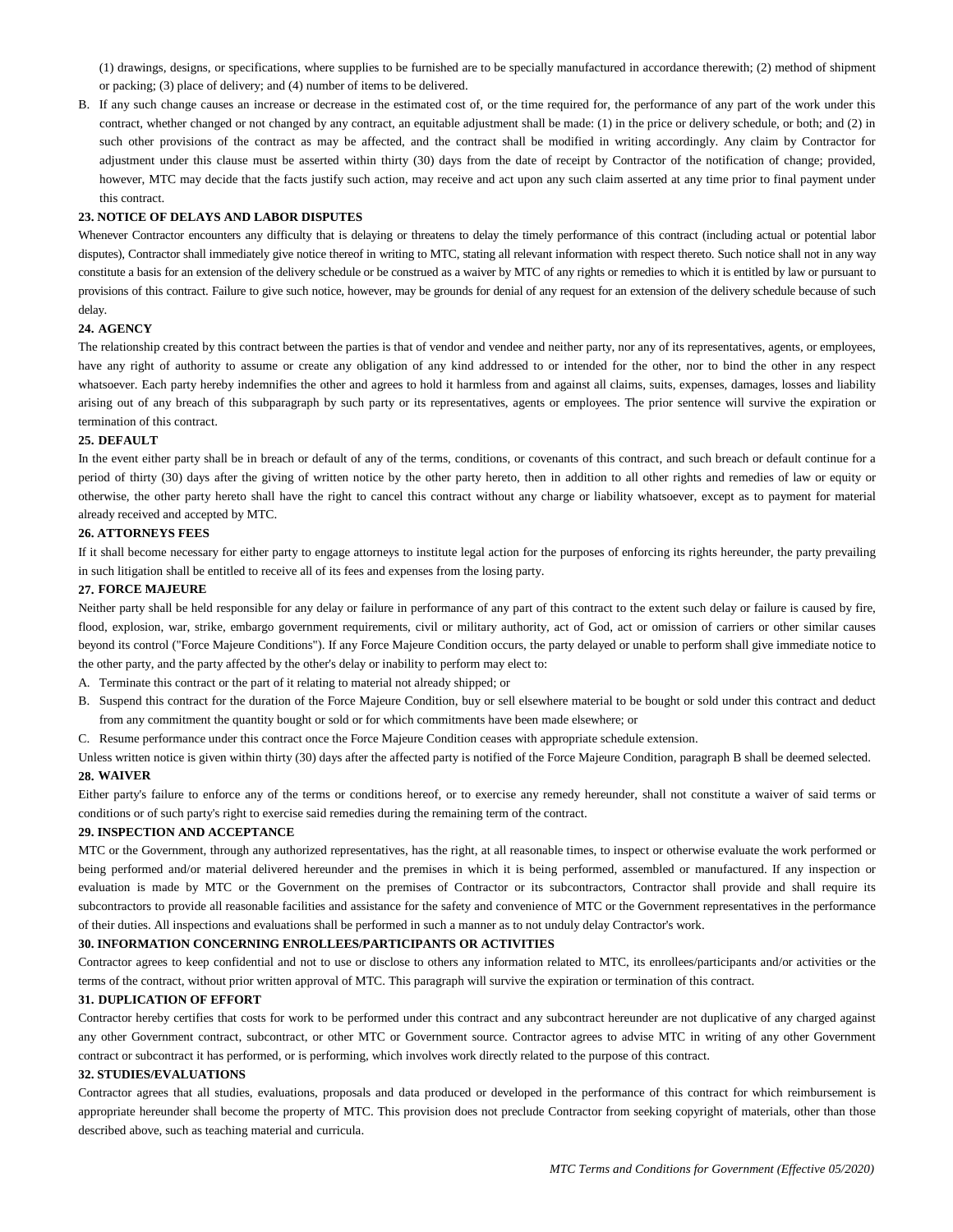## **33. EXAMINATION OF RECORDS**

MTC, the Comptroller General of the United States or a duly authorized representative from MTC and/or the General Accounting Office shall, until three (3) years after final payment under this contract or for any shorter period specified in Federal Acquisition Regulation (FAR) Subpart 4.7, Contractor records retention, have access to and the right to examine any of Contractor's directly pertinent books, documents, papers, or other records involving transactions related to this contract.

#### **34. TERMINATION DUE TO LOSS OF GOVERNMENT FUNDING**

MTC has the right to cancel this contract, immediately, should the applicable government agency no longer provide funding to MTC for this contract.

## **35. TERMINATION OF CONTRACT**

MTC may terminate this contract for any reason upon giving of thirty (30) days written notice to the other party of such termination.

#### **36. APPLICABLE LAW**

This contract shall be governed by and construed in accordance with the laws of the state of Utah. Any action, suit, or other proceeding hereunder shall be brought in any court of competent jurisdiction in Salt Lake City, Utah.

## **37. FOREIGN CORRUPT PRACTICES ACT**

A. Mindful of the principles of the United States Foreign Corrupt Practices Act ("FCPA"), the OECD Convention on Combating Bribery of Foreign Officials in International Business Transactions, and all related and implementing legislation that may be applicable to this contract, Contractor certifies, warrants, and represents that:

B. It has not made, authorized or offered (and will not make, authorize, or offer) any payment, or given, authorized, or offered (and will not give, authorize the giving of, or offer) anything of value, directly or indirectly, with respect hereto or otherwise,

- a. to any official or employee of any government, state-owned enterprise, or international organization
- b. to any person acting in an official capacity for or on behalf of any government, state-owned enterprise, or international organization, or
- c. to any political party or to any person known to be a candidate for any office in any government

in order to (a) influence any act or decision in any such person's official capacity, (b) induce any such person to violate his/her lawful duty, or (c) induce any such person to use his/her influence with any government or instrumentality thereof to affect or influence any act or decision of such government or instrumentality, for the purpose of obtaining or retaining business or directing business to any person, or to secure any improper advantage.

Notwithstanding any other provision in this contract MTC considers non-compliance with this section to be a material breach of this contract and reserves the right to immediately seek appropriate interim relief or to terminate this contract, upon written notice, if it determines in MTC's sole discretion that Contractor is in breach of this section.

#### **38. SEVERABILITY**

In the event that any term, condition, or provision contained herein shall be held to be invalid, unlawful, or unenforceable to any extent, such term, condition, or provision shall, to that extent be omitted from the contract and not affect the validity, legality, or enforceability of the remaining sections of the contract.

#### **39. THIRD PARTY BENEFICIARY RIGHTS**

This contract is not intended to create any rights or interest for any other person or entity other than the parties hereto.

## **40. SIGNATURES AND COUNTERPARTS**

This contract may be signed in counterparts or any number of counterparts including facsimile or PDF copies thereof and when so signed, such counterparts shall be effective and binding to the same extent as original signatures and all counterparts shall be deemed to constitute one instrument.

#### **41. FEDERAL ACQUISITION REGULATION (FAR) CLAUSES**

The contractor shall be required to adhere to the FAR Clause(s) applicable to this project. The section and title of the applicable clause(s) is listed below. **52.252.2 Clauses Incorporated By Reference (Feb 1998)** 

This contract incorporates one or more clauses by reference, with the same force and effect as if they were given in full text. Upon request, the Procurement Representative will make their full text available. Also, the full text of a clause may be accessed electronically at this/these address (es): [HTTPS://WWW.ACQUISITION.GOV](https://www.acquisition.gov/)

#### **All Contracts:**

**52.203-19 Prohibition on Requiring Certain Internal Confidentiality Agreements or Statements**

52.204-02 Security Requirements

52.204-09 Personal Identity Verification of Contractor Personnel

**52.204-21, Basic Safeguarding of Covered Contractor Information Systems** 

**52.204-23, Prohibition on Contracting for Hardware, Software, and Services Developed or Provided by Kaspersky Lab and Other Covered Entities**

**52.204-25, Prohibition on Contracting for Certain Telecommunications and Video Surveillance Services or Equipment.** 

52.219-08 Utilization of Small Business Concerns.

### **52.219-28 Post-Award Small Business Program Representation**

52.222-21 Prohibition of Segregated Facilities.

**52.222-41 Service Contract Labor Standards**

52.222-50 Combating Trafficking in Persons

52.222-51 Exemption from Application of the Service Contract Labor Standards to Contracts for Maintenance, Calibration, or Repair of Certain Equipment - Requirements

52.222-53 Exemption from Application of the Service Contract Labor Standards to Contracts for Certain Services – Requirements

52.222-55 Minimum Wages Under Executive Order 13658.

**52.222-62, Paid Sick Leave Under Executive Order 13706**